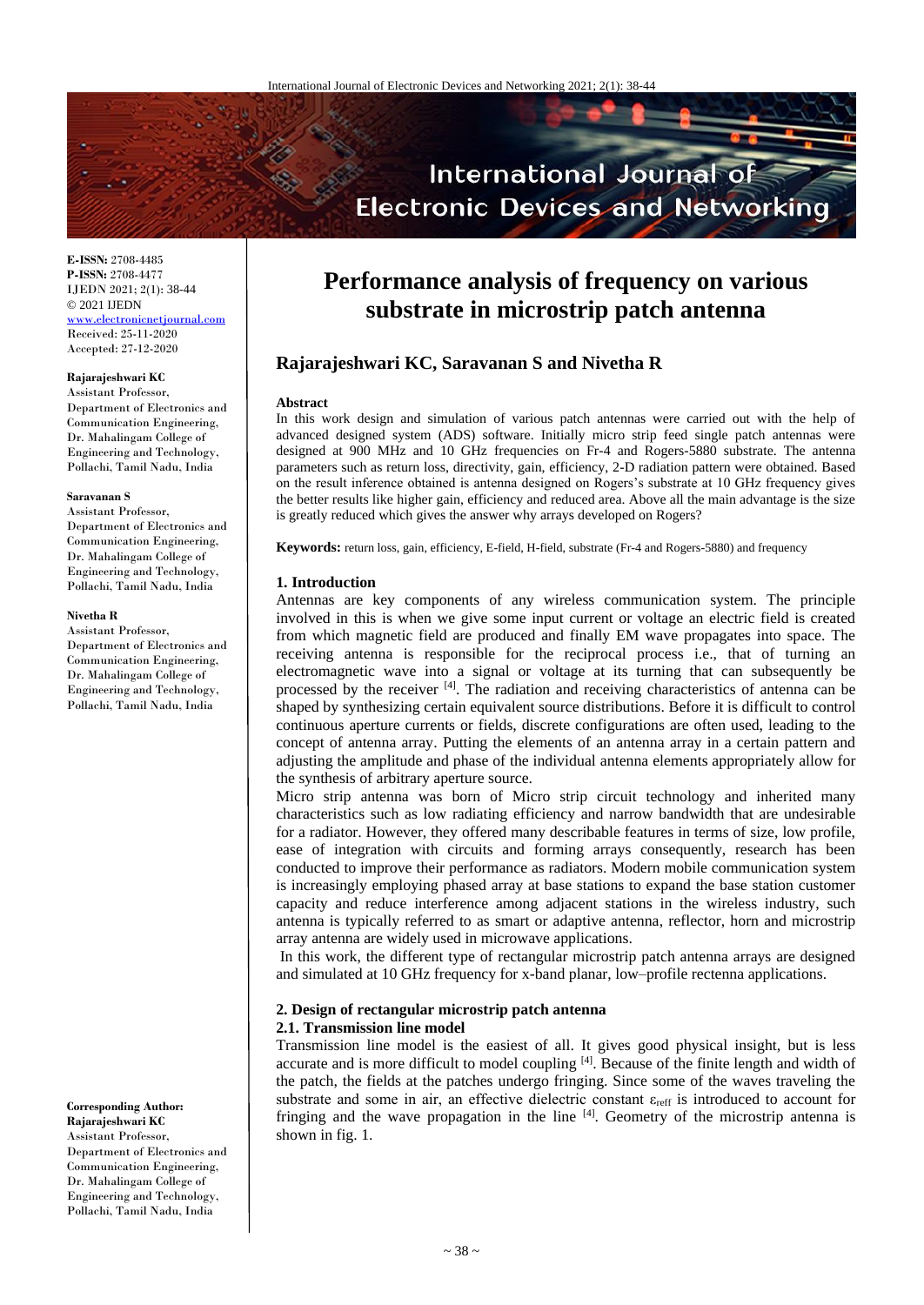

**Fig 1:** Top view of microstrip



**Fig 2:** Geometry of the microstrip patch antenna

#### **2.2. Design specifications**

The antenna must be effectively designed to exhibit as high gain as possible at the frequency of operation, and at the same time should be compact to allow space minimization. As the gain of the antenna increases, dimension of the antenna would increase. Furthermore, increasing the gain of the antenna increases the efficiency of the receiver. Then, there is a trade-off between the gain, dimension and efficiency of the rectifier. Based on the application an antenna is designed. The proposed topology of the antenna is designed at 10 GHz. The design specifications of edge feed rectangular microstrip patch antenna is shown in table 1. The antenna is designed on a Rogers 5880 substrate. Rogers 5880 is a glass microfiber reinforced ptfe composites are designed for exacting strip line and microstrip circuit applications.

**Table 1:** Rectangular microstrip patch antenna design specifications

| <b>Frequency</b>    | <b>10 GHz</b>    |  |  |
|---------------------|------------------|--|--|
| Substrate           | Rogers 5880      |  |  |
| Dielectric constant | 2.2.             |  |  |
| Loss tangent        | 0.0004           |  |  |
| Substrate height    | $10 \text{ mil}$ |  |  |
| Conductor thickness | 7 um             |  |  |

The antenna performance can be varied by changing different properties like length, feeding methods, size, arrays, introducing notch, varying substrate and so on. In this paper we mainly focus on the commonly used substrates like FR-4 and Rogers. Rogers have distinct nature of low loss and uniform electrical and absorption properties which find major usage as substrates in antenna. It was replaced by Fr4 as the cost of using RT-duroid 5870 exceeds this project's budget. Fr4 in comparison has a higher dielectric constant which results in a smaller patch size but the high tangent loss will result in lower gain. This is not desirable but as the budget does not allow using RT- duroid 5870. But FR-4 cannot be used at high frequency and arrays because

of its cost and high dielectric loss properties. This is because fr4 does not have a very constant dielectric constant which limits usage to frequencies to 1 GHz or so. After analyzing the dielectric constant graph and some survey, it was decided that 4.7 was the value to use. This value might not be entirely true but nevertheless provide us with a start value to work with.

#### **2.3. Single microstrip patch antenna design**

The objective of this part is to design a single microstrip patch antenna which consists of patch, quarter wave transformer and feedline.

There are many shapes of patch antenna like circular, square, rectangular, etc. But rectangular patch is used mainly for simple calculation of length, width and simple design. Since a 50ω surface mount adapter connector is going to be used to connect the feedline to the coaxial cable, the feedline will be a 50ω feedline. The feedline will be feed to the patch through a matching network which is a quarterwave transformer. Fig. 1. shows the patch antenna with quarter-wave transformer. Following calculations are based on the transmission line model. The length and width of the patch are calculated using equations (1) and (2).

$$
L = 0.49 \frac{\lambda}{\sqrt{\epsilon_r}}\tag{1}
$$

$$
w = \sqrt{90 \frac{\frac{\epsilon_{r2}}{\epsilon_{r-1}}}{z_a}}
$$
 (2)

$$
Z_1 = \sqrt{Z_0 R_{in}}\tag{3}
$$

The impedance of the quarter wave line is calculated using equation (3).  $Z_1$  is the transformer characteristic impedance.  $Z<sub>0</sub>$  is the characteristic impedance of the transmission line and  $r_{\text{in}}$  is the edge resistance at resonance  $^{[4]}$ . The obtained values for the parameters are illustrated in the table 2 and Fig. 3.

|                          | Patch       |  |
|--------------------------|-------------|--|
| Width w                  | 13.3 mm     |  |
| Length 1                 | Length l    |  |
| $\lambda$ /4 transformer |             |  |
| Width w                  | 0.214085 mm |  |
| Length 1                 | 5.690830 mm |  |
| $50\Omega$ feedline      |             |  |
| Width w                  | 0.761088 mm |  |
| Length 1                 | 5.47985 mm  |  |

**Table 2:** Dimensions of rectangular patch antenna

In this work we mainly concentrate on designing microstrip patch antenna arrays. The steps involved are calculation of dielectric constant of substrate, calculation of dimensions, making design, simulation using Ads and then testing the properties.

#### **3. Microstrip patch antenna**

Microstrip patch antenna ate famous for its low weight aircraft applications. It consists of substrate of dielectric above which a strip of conductor is made and then offset, edge, or center feed is given to excite the antenna. These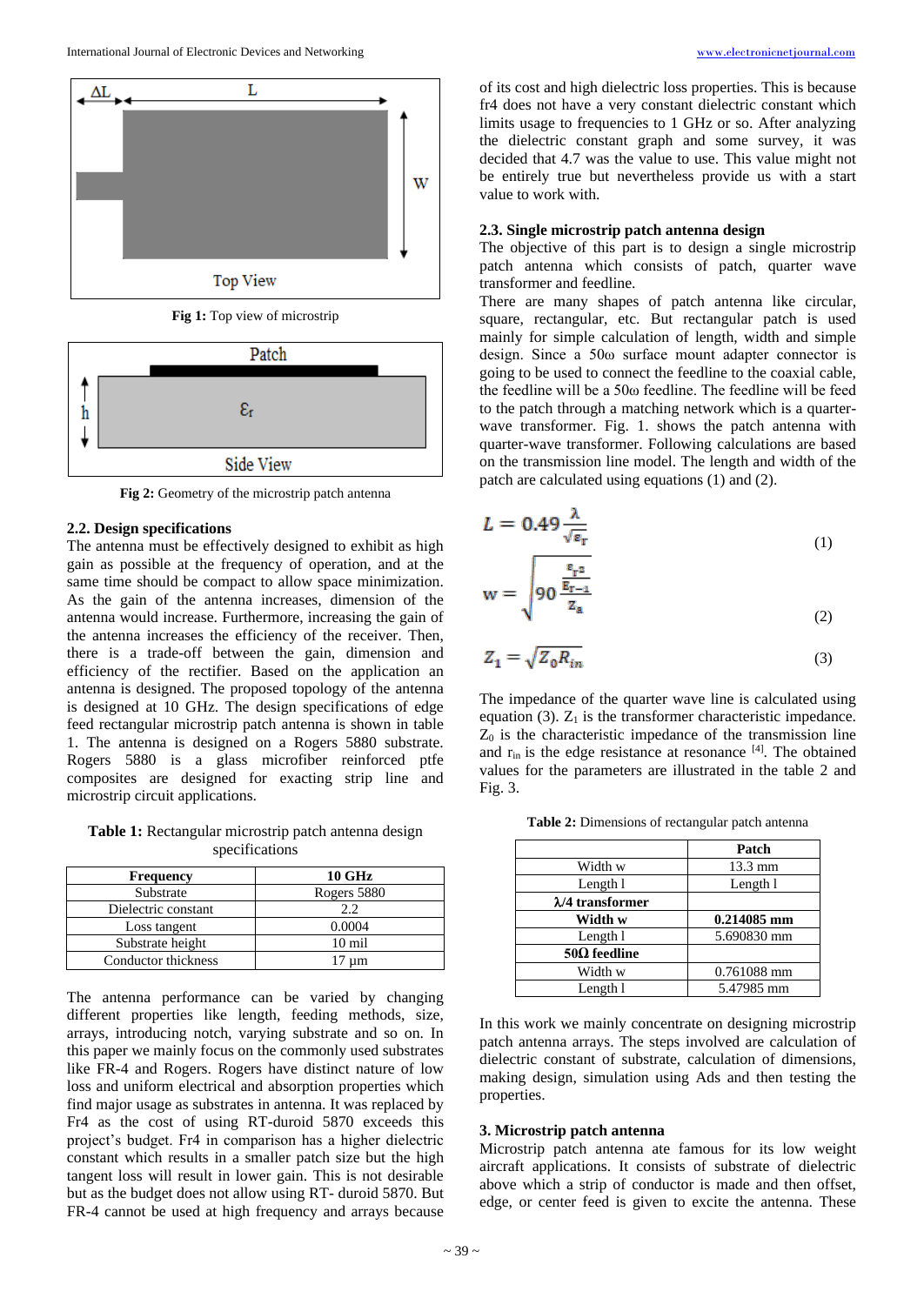antennas are inexpensive to fabricate using printed circuit board etching, which makes them very useful for integrated active antennas in which circuit functions are integrated with the antenna to produce compact transceivers. Microstrip antennas can be in various shapes and configurations but for this work only a rectangular patch

microstrip antenna is selected. The basic antenna element is a thin conductor of dimensions l x w on a dielectric substrate of permittivity (Er), loss tangent (tanD) and thickness (h) backed by a conducting ground plane.



**Fig 3:** Single patch antenna design layout

## **4. E & H-field pattern**

A Radiation Pattern defines the radiation of power radiated by an antenna as the function of the direction away from the antenna. It is called as far field. E-plane and H-plane are reference planes for polarized waveguides antennas and

other microwave apparatus-field have the direction of maximum radiation. It determines orientation of micro and radio waves & H- pattern at various frequencies are given below.



**Fig 4:** E & H- Field of 900 MHz antenna on fr-4 substrate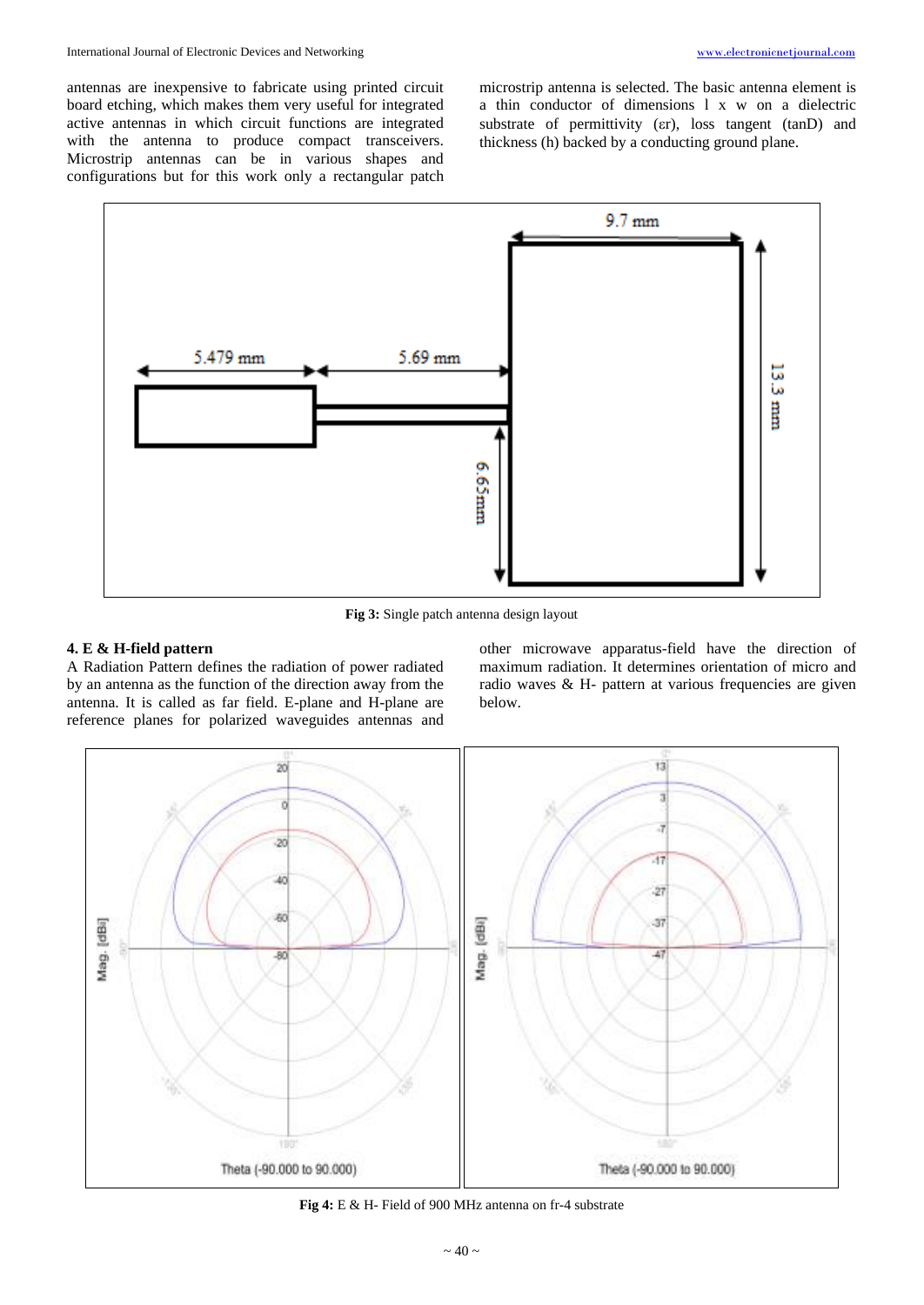

**Fig 5:** E & H- Field of 10 GHz antenna on fr-4 substrate



**Fig 6:** E & H- Field of 900 MHz antenna on rogers-5880 substrate



**Fig 7:** E & H- Field of 10GHz antenna on rogers-5880 substrate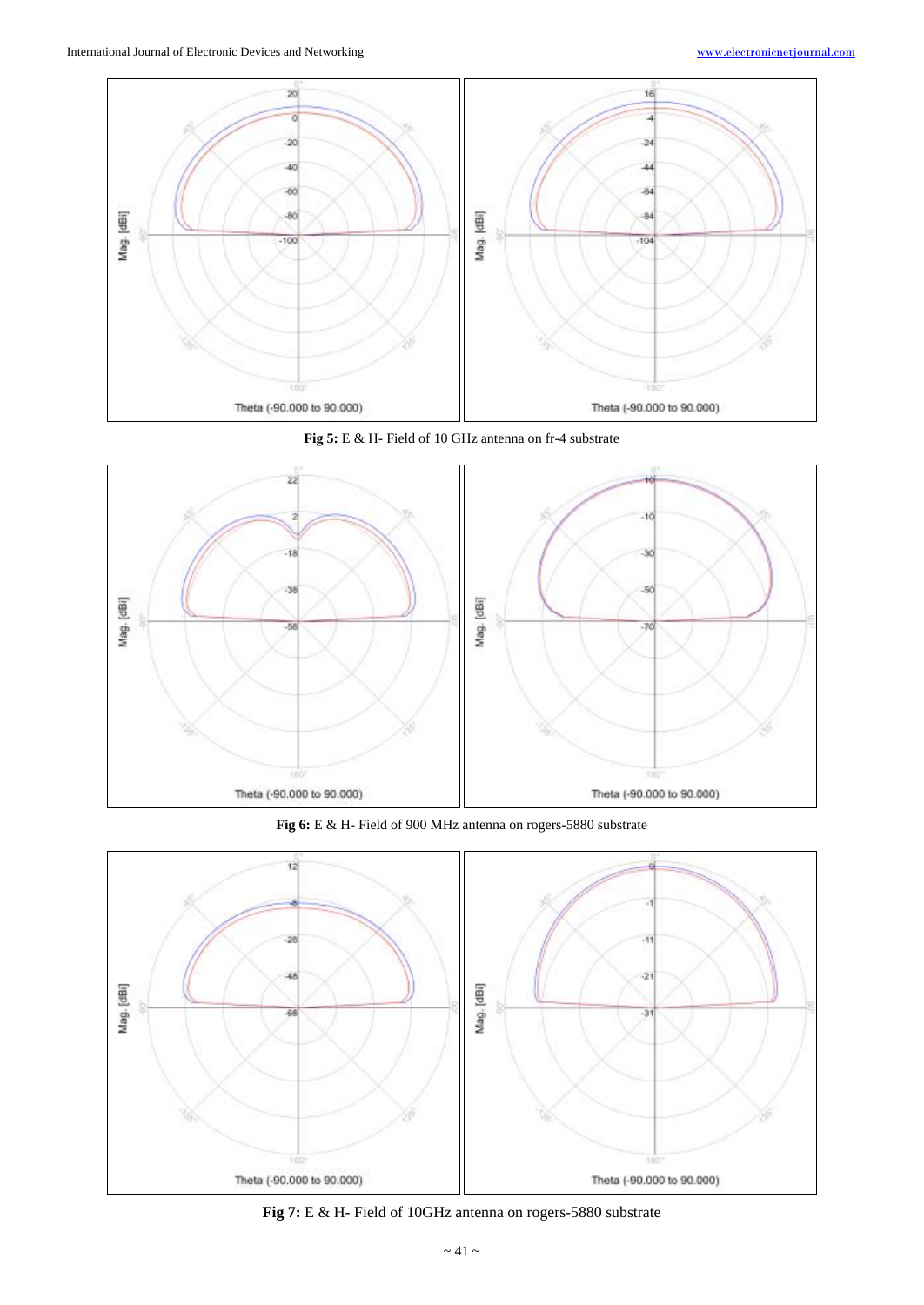## **Return losses**

It is the loss of power in reflected signal due to discontinuity in a transmission line or in any communication links. This can be matched with a terminating load or devices. It includes both Standing Wave Ratio (SWR) and Reflection coefficient  $(\Gamma)$ .



**Fig 8:** Return loss of 900 MHz patch antenna on fr-4 substrate



**Fig 9:** Return loss of 10 GHz patch antenna on fr-4 substrate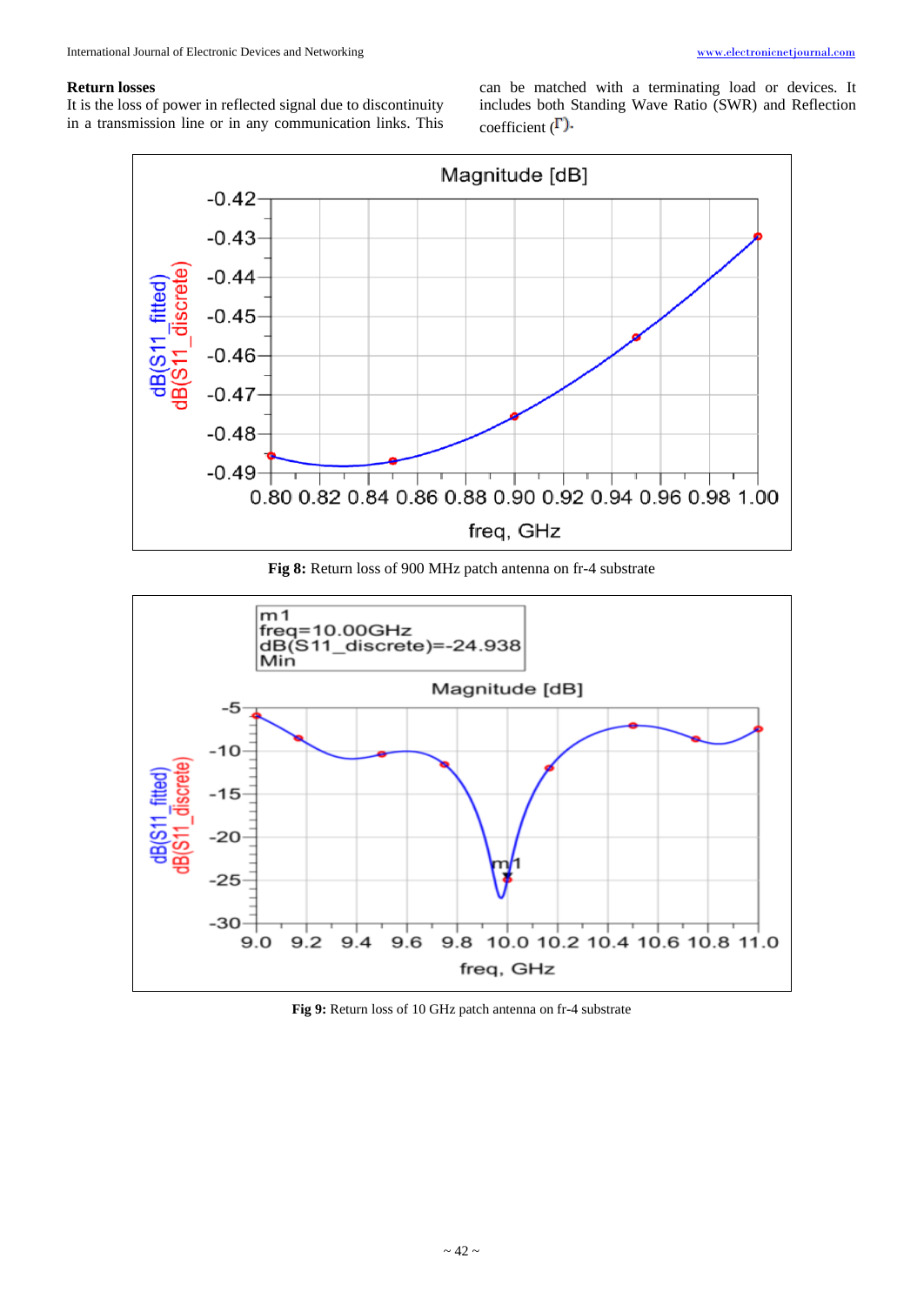

**Fig 10:** Return loss of 900 MHz patch antenna on rogers-5880 substrate



**Fig 11:** Return loss of 10 GHz patch antenna on rogers-5880 substrate

## **5. Comparison of various parameters**

**Table 3:** Comparison of various parameters

| Antenna          | <b>Rogers-5880</b> | $Fr-4$ | Rogers-5880    | $Fr-4$         |
|------------------|--------------------|--------|----------------|----------------|
| parameter        | <b>10 GHz</b>      | 10 GHz | <b>900 MHz</b> | <b>900 MHz</b> |
| Gain (dB)        | 6.77               | 1.24   | 4.4            | 16.5           |
| Directivity (dB) | 7.55               | 6.43   | 7.1            | 5.6            |
| Efficiency (%)   | 85.53              | 30.28  | 62.22          | 32             |
| Return loss (dB) | $-24.93$           | $-10$  | $-40.46$       | $-0.47$        |

# **7. Result and Conclusion**

In this work design and simulation of the single patch antennas and arrays have been carried out using ads software. The antenna parameters like return loss, gain, directivity, efficiency, 2d radiation pattern of E and H-plane have been obtained for 900 MHz and 10 GHz patch antennas on fr-4 and rogers-5880 substrates. Fr-4 dielectric produces more dielectric losses for 10 GHz frequency. For lower frequency, efficiency is low because of conduction loss.

## **8. References**

- 1. Jail Macadam, Seyyed Hossein Mohseni Armakis, Ali Reza Erfanian. "Millimeter-wave energy harvesting using 4\*4 microstrip patch antenna array", IEEE antenna and wireless propagation letter 2015;14:515- 518.
- 2. Boccia L, Di Massa G, Venneri. "L-band array for ground–based remote sensing of volcanic eruption", IET, microwaves, antenna & propagation